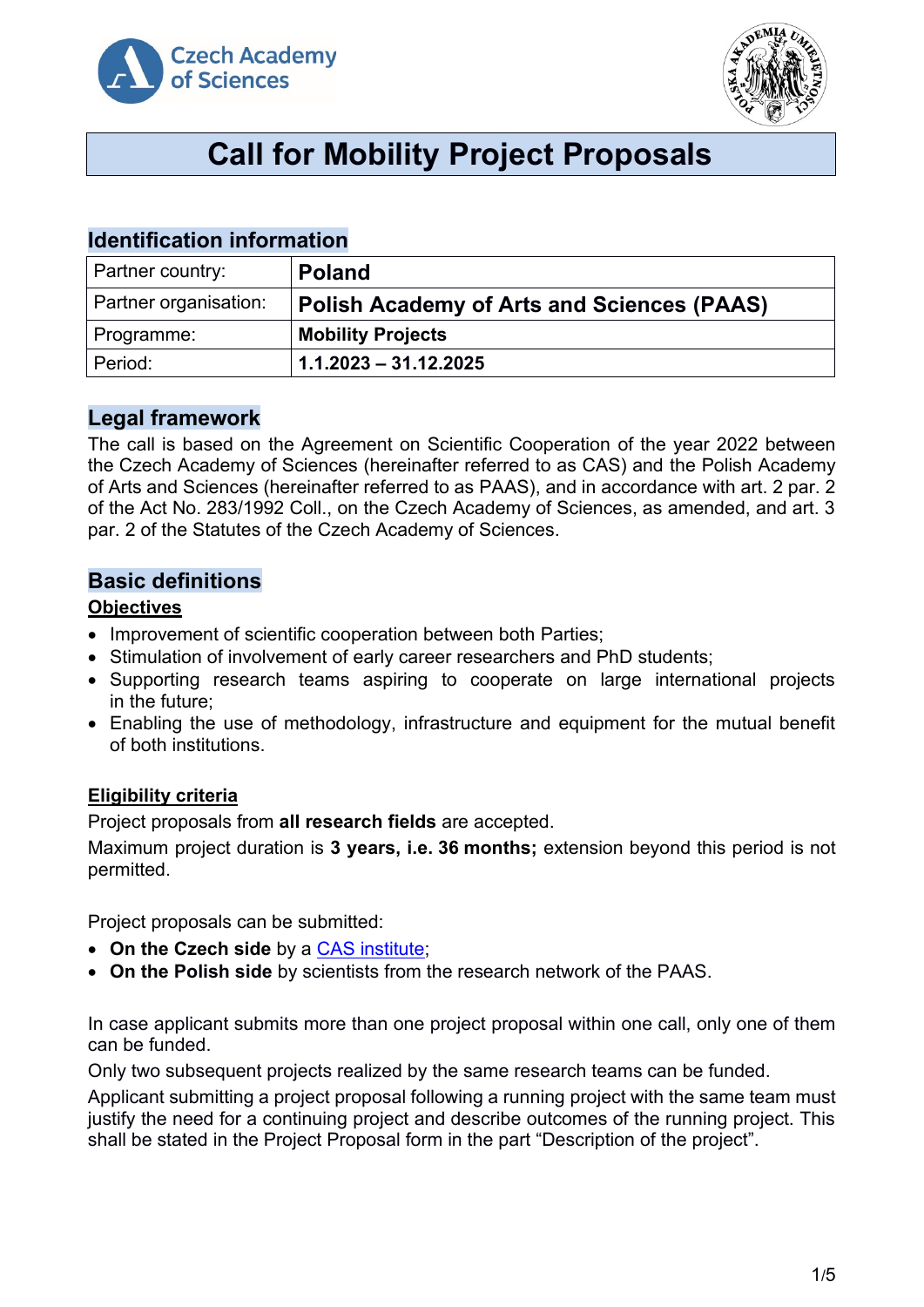



#### **Research team**

Research team consists of:

- One principal investigator (senior or junior researcher):
- One or more co-investigators.

Research team members are divided into four categories:

- Senior researchers (8 or more years after receiving PhD at the time of submission of the project proposal);
- Junior researchers postdocs (less than 8 years after receiving PhD at the time of submission of the project proposal);
- PhD students:
- Others (e.g. undergraduate students, engineers, technicians).

#### **On the Czech side:**

- All members must be employees of the CAS institutes.
- Out of the whole team, at least 1/3 must be junior researchers or PhD students.

#### **On the Polish side:**

• All members must be scientists from the research network of the PAAS.

## **Range of exchanges**

**Number and length of exchanges and shares of individual research team members in exchanges** must reflect the scope and objectives of the project and planned activities. **Days not used** during one calendar year cannot be transferred to subsequent years of the project.

**Maximum exchange quota** is **21 days per research team and year/project** for each of the parties**.**

#### **Maximum number of approved projects**: **2 (two)**

#### **Financial provisions**

Funding is provided in the form of **financial contributions toward the costs of mobility** (exchanges of Czech and partner research team members) in direct connection with the implementation of the project.

Financial contributions must be calculated and provided in compliance with the valid national legislation and internal regulations of the partner organisations.

Financial contributions can be provided only in the year of the exchange realisation, i.e. unclaimed requirements for financial contributions cannot be claimed in subsequent years.

Provision of financial contributions by the partner organisations is subject to availability of funds.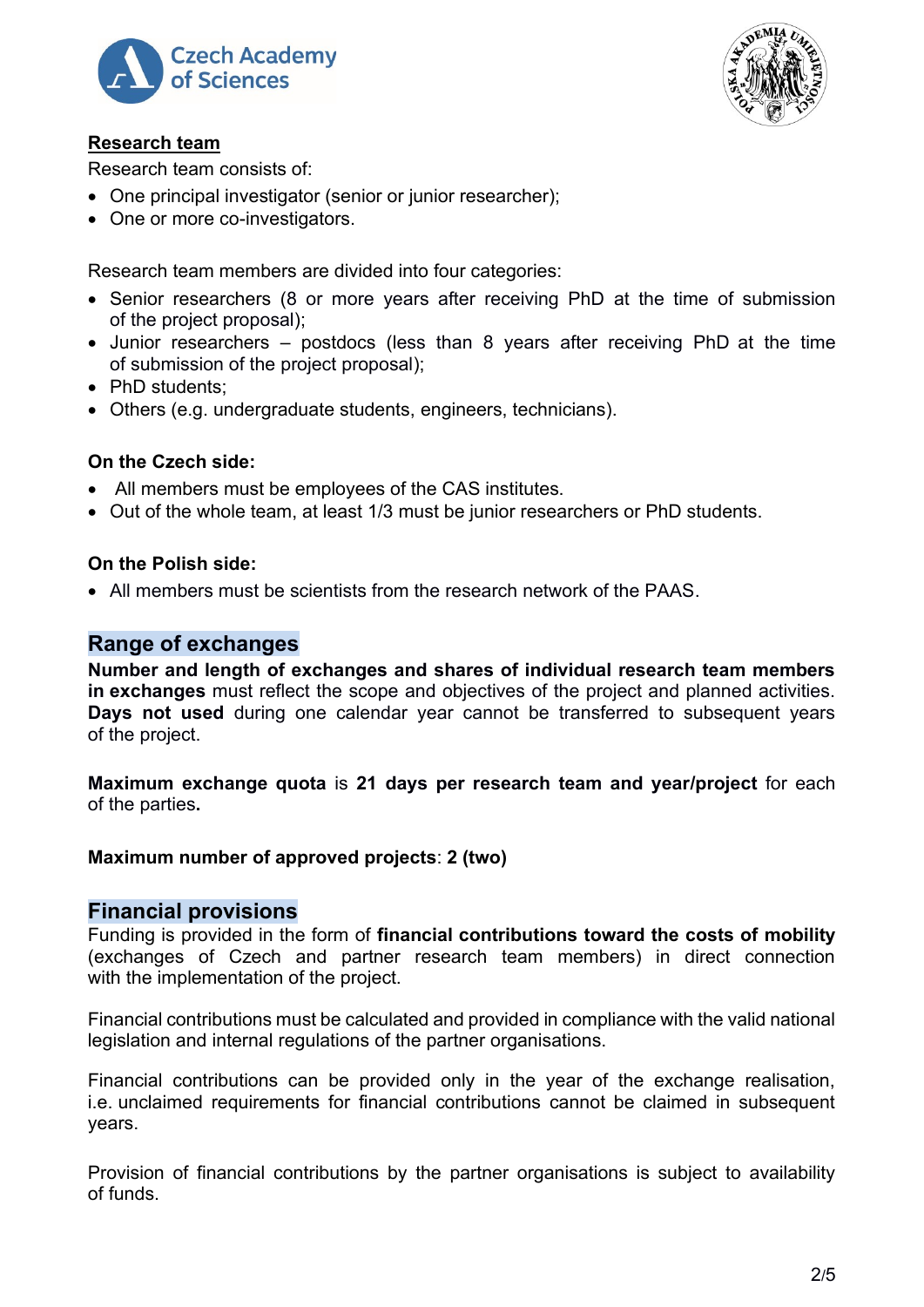



#### **Financial contributions to Czech research team members**

- a) **For international transportation the CAS institute** covers the **international transport expenses** from the Czech Republic to Poland and back inclusive **travel insurance**.
- b) **For subsistence in Poland the PAAS** covers:
	- **Accommodation expenses** of up to **240, - PLN**/person/night;
	- **Meal allowance and pocket money** in accordance with applicable legislation and in accordance with the internal rules – the maximum amount in 2022 is **150,- PLN**/person/day;
	- **Domestic transport expenses by Polish long-distance public transport (bus, train) in actual amount spent, original ticket receipts required** – in case the given trip was indicated in the programme of the project; the daily transfers between accommodation facility and the workplace are not reimbursable.

#### **Financial contributions to Polish research team members**

- a) **For international transportation the PAAS** covers the **international transport expenses** from Poland to the Czech Republic and back inclusive **travel insurance**.
- b) **For subsistence the CAS Head Office** covers:
	- **Accommodation expenses** of up to **1.600, -** CZK/person/night;
	- **Meal allowance and pocket money** in accordance with applicable legislation (Part VII. Act No. 262/2006 Coll., the Labour Code, as amended) and in accordance with the internal rules - the maximum amount in 2022 is **792, -** CZK/person/day;
	- **Domestic transport expenses** by Czech long-distance public transport (bus, train) in actual amount spent, original ticket receipts required; the daily transfers between accommodation facility and the workplace are not reimbursable.

The above stated amounts are valid on the date of the call for proposals and are meant for the purposes of calculation of the project budget. In the event of significant changes in price levels or a change in legislation in the field of travel expenses, partner organizations reserve the right to make appropriate modifications to the above stated amounts and/or the method of calculation.

#### **Project proposal submission**

Project proposals must be submitted in parallel to both partner organisations.

#### **On the Czech side:**

- Project proposals in Czech or English must be complete and submitted within the stated deadline exclusively via the "KIS" online application
- The applicant is requested to register in the KIS application using the following link <https://kis.avcr.cz/kis2/oms/register> and fill in a project proposal. After finishing the proposal, the applicant shall forward it through his KIS account to the Director of the respective CAS Institute for approval. The Director shall approve the proposal by submitting the project proposal to OMS KAV ČR (Division of International Cooperation, Head Office of the CAS) via his KIS account. **Bear in mind that all project proposals must be submitted by the CAS Institute Directors by 12 June 2022.**
- Proposals submitted in any other way may be rejected on formal grounds.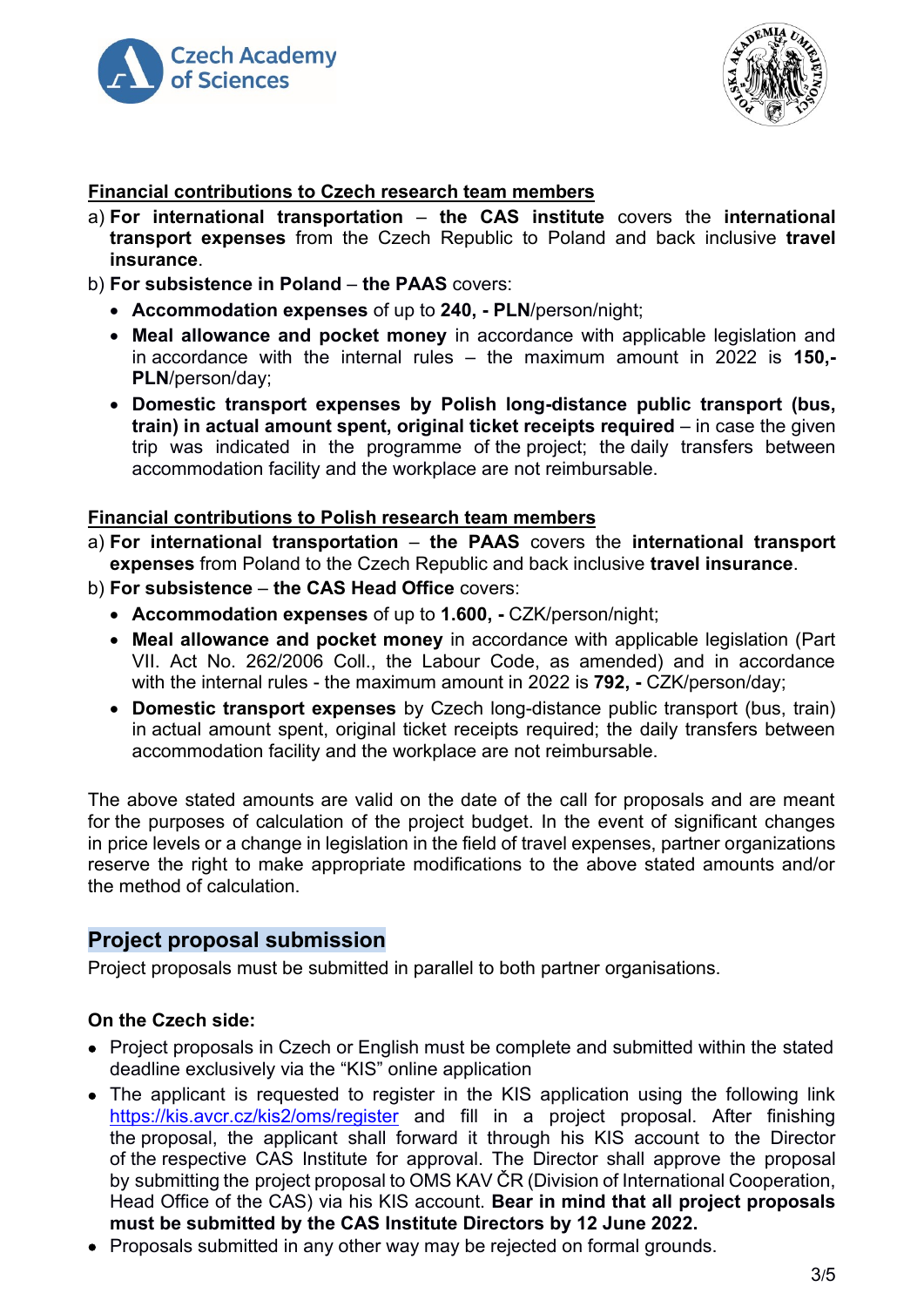



By submitting project proposal, the applicant:

- Agrees to processing of personal data contained in the project proposal pursuant to the relevant Czech legislation;
- Declares that the information he/she stated is accurate, true and complete and that he/she is aware that if otherwise they will face all the legal consequences;
- Declares that, if approved, he/she will during the realization of the project follow:
	- The Code of Ethics for Researchers of [the Czech Academy of Sciences;](https://www.avcr.cz/en/about-us/legal-regulations/code-of-ethics-for-researchers-of-the-czech-academy-of-sciences/)
	- [The European Code of Conduct for Research Integrity.](http://www.allea.org/wp-content/uploads/2017/05/ALLEA-European-Code-of-Conduct-for-Research-Integrity-2017.pdf)

#### **On the Polish side:**

• **Partner applicant submits the project proposal to PAAS**. Conditions for submission and relevant form/s are available from the website of the PAAS: [https://pau.krakow.pl/index.php/pl/dzialalnosc/wspolpraca-zagraniczna/cas-paas](https://pau.krakow.pl/index.php/pl/dzialalnosc/wspolpraca-zagraniczna/cas-paas-programme-bilateral-mobility-projects)[programme-bilateral-mobility-projects](https://pau.krakow.pl/index.php/pl/dzialalnosc/wspolpraca-zagraniczna/cas-paas-programme-bilateral-mobility-projects)

## **Evaluation and Selection**

Consists of two-step process:

- At the national level, each partner organisation evaluates submitted proposals based on its internal rules and prepares a ranking list.
- At the international level, both partner organisations exchange their ranking lists, merge them, negotiate the final ranking and approve the proposals selected for funding. Total number of projects approved for funding is dependent on the financial possibilities of both partner organizations.

#### **Criteria for evaluation of project proposals**

- **Scientific and formal quality:**
	- Quality of project implementation (concept, approach, methodology, time schedule, outcomes);
	- State-of-the-art;
	- Innovation potential and perspective to broaden knowledge;
	- Expected mutual benefits for both research institutes;
	- Potential of project results and its possible outreach.
- **Quality of research teams:**
	- Justification of collaboration needs;
	- Competence and qualification of research team members;
	- Level of involvement of junior researchers and PhD students;
	- Research teams' complementarity;
	- Previous cooperation.
- **Appropriate project budget.**